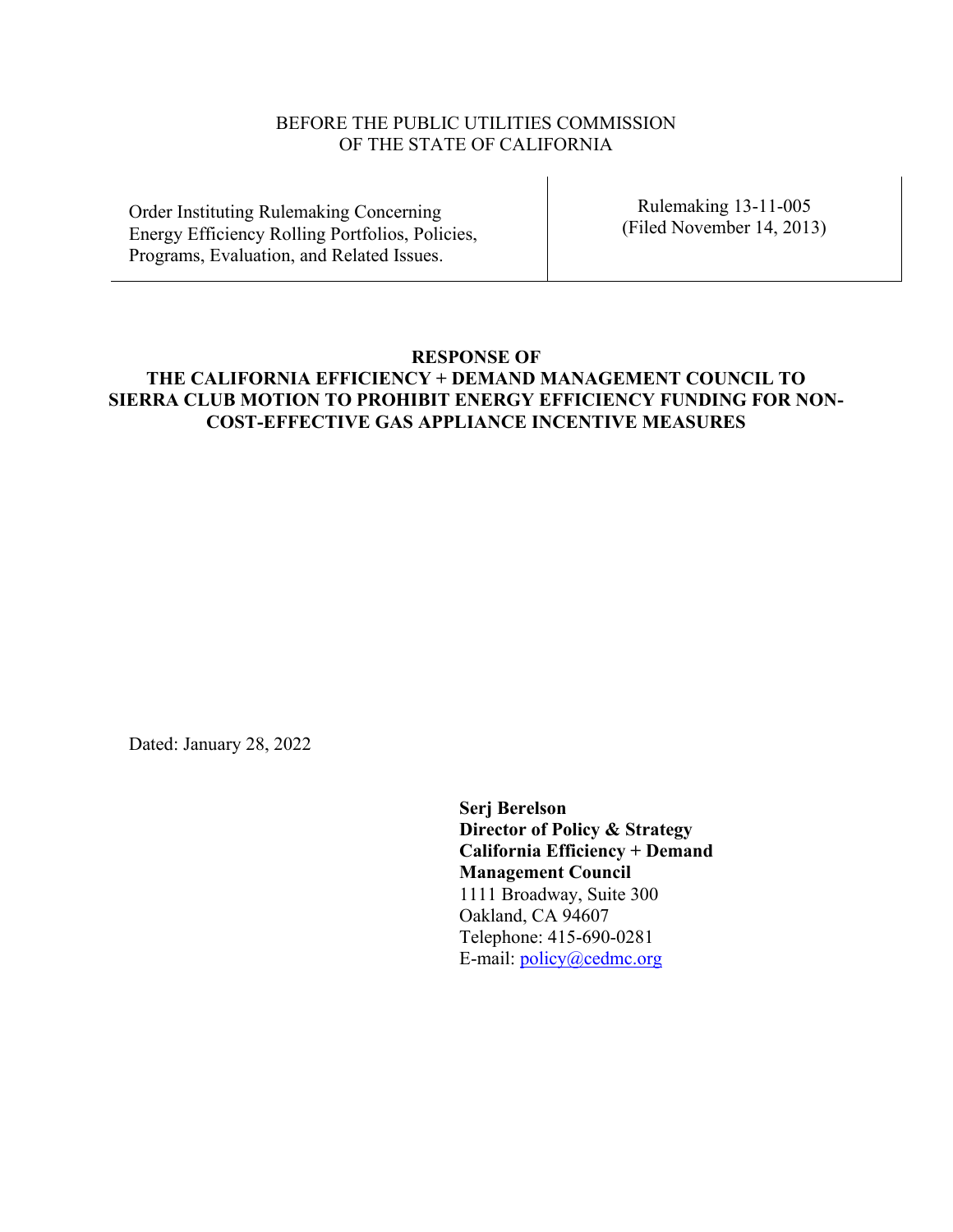### BEFORE THE PUBLIC UTILITIES COMMISSION OF THE STATE OF CALIFORNIA

Order Instituting Rulemaking Concerning Energy Efficiency Rolling Portfolios, Policies, Programs, Evaluation, and Related Issues.

Rulemaking 13-11-005 (Filed November 14, 2013)

#### **RESPONSE OF**

### **THE CALIFORNIA EFFICIENCY + DEMAND MANAGEMENT COUNCIL TO SIERRA CLUB MOTION TO PROHIBIT ENERGY EFFICIENCY FUNDING FOR NON-COST-EFFECTIVE GAS APPLIANCE INCENTIVE MEASURES**

### **I. INTRODUCTION**

The California Efficiency + Demand Management Council<sup>1</sup> ("The Council") respectfully submits this Response to the Motion to Prohibit Energy Efficiency Funding for Non-Cost-Effective Gas Appliance Incentive Measures ("Motion"), submitted by Sierra Club in this proceeding on January 13, 2022. This Response is timely filed and served pursuant to Rule 11.1(e) of the Commission's Rules of Practice and Procedure.

### **II. BACKGROUND**

The Council is a statewide trade association of non-utility businesses and organizations that provide energy efficiency ("EE"), demand response ("DR"), distributed energy resources ("DER") and data analytics services and products in California. Our member companies and organizations employ many thousands of Californians throughout the state. They include EE, DR, DER, and grid services technology providers, implementation and evaluation experts, energy service companies, engineering and architecture firms, contractors, financing experts, workforce training.

The Council's members represent every facet of the EE, demand response, and distributed energy resources industries, delivering the programs and services that allow California to pursue its nation-leading goals for addressing climate change while also keeping energy affordable, reliable, and resilient.

 $1$  The views expressed by the California Efficiency + Demand Management Council are not necessarily those of its individual members.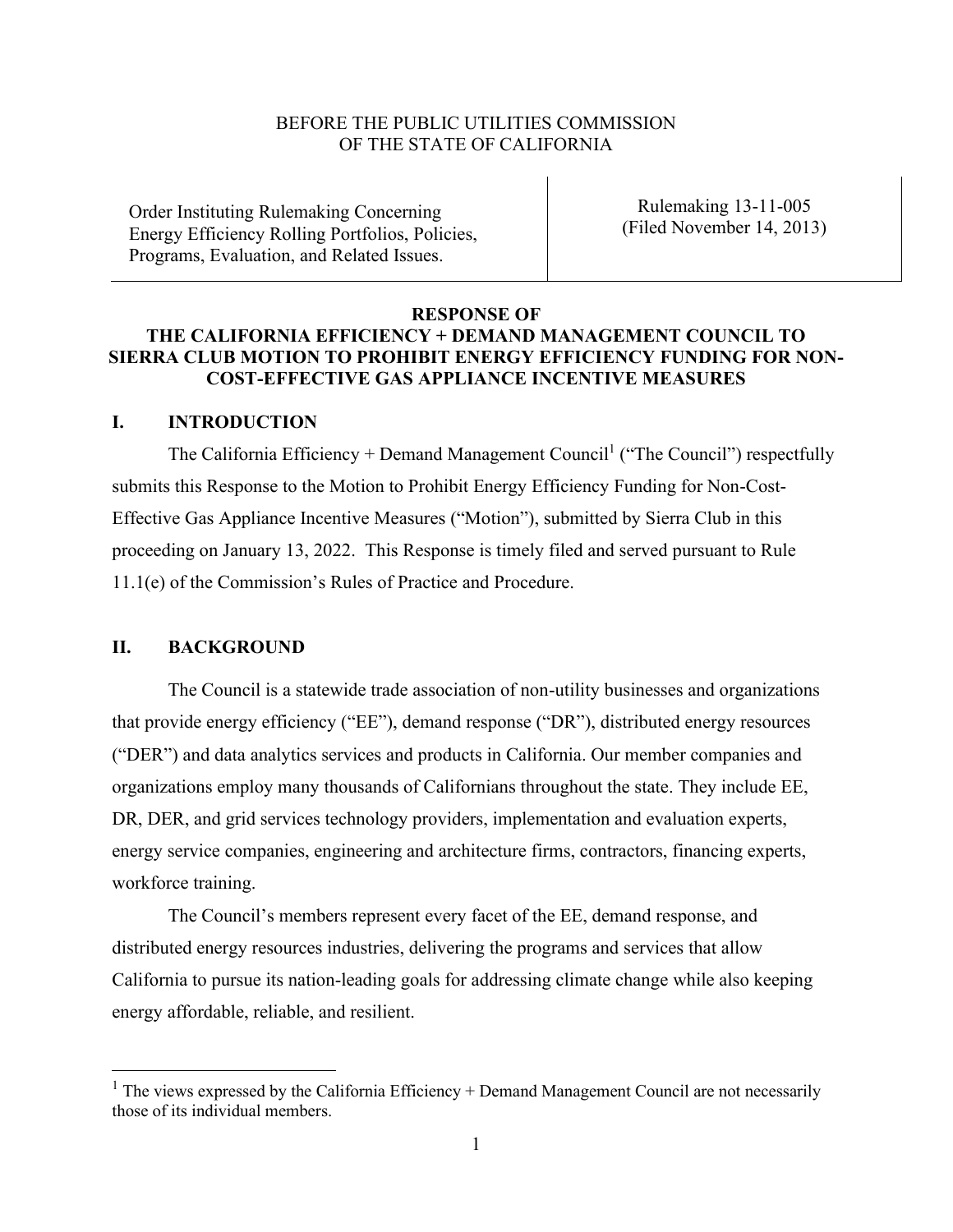## **III. ASSESSING COST-EFFECTIVENESS AT THE MEASURE-LEVEL SETS A CONCERNING PRECEDENT**

The Council is concerned about the reimposition of measure-level cost effectiveness requirements (as contrasted with portfolio-level cost effectiveness). This would be a giant step backwards for California's ability to reach all of its policy goals for clean energy, and moreover would be in direct opposition to Commission requirements. Decision ("D.") 21-05-031 states that, "[t]he Commission should continue to require all program administrators to report their energy efficiency total portfolio cost-effectiveness ratios using both the TRC and PAC tests" [emphasis added]. <sup>2</sup> This clearly indicates that cost-effectiveness is determined at the portfolio level, rather than at a measure-level.

The Council appreciates that California's policymakers and regulators are tasked with making important decisions that will allow our state to strike an optimal balance between sometimes competing policy objectives. With this in mind, The Council is concerned that adoption of Sierra Club's recommendations would result in the removal of gas efficiency options that the state may need to reach its overall objectives and deny consumer choice and efficiency opportunities that the Commission may wish to preserve.

A vital aspect of engaging market actors to transform markets and drive meaningful efficiency is having the broadest overlap of measures and measure categories with the inventory they sell. Broader overlap means deeper impact on their business and, therefore, more program impacts and influence and, thus, attribution. An effective strategy for creating broad measure coverage and diversity in a program is to field a portfolio with a mix of more and less costeffective measures. Supporting measures that may presently be non-cost-effective is also a key way of piloting newer measures with higher cost and greater market barriers that are early in their adoption. Without support for less cost-effective measures, the EE industry would have less ability to seed the newer measures that will become the core of future savings.

<sup>2</sup> D.21-05-031 is the Decision Regarding Assessment of Energy Efficiency Potential and Goals and Modification of Portfolio Approval and Oversight Process ("D.21-05-031") issued in this proceeding on May 26, 2021, at p. 75 (Conclusion of Law 4). TRC stands for Total Resource Cost ("TRC") and PAC stands for Program Administrator Cost ("PAC").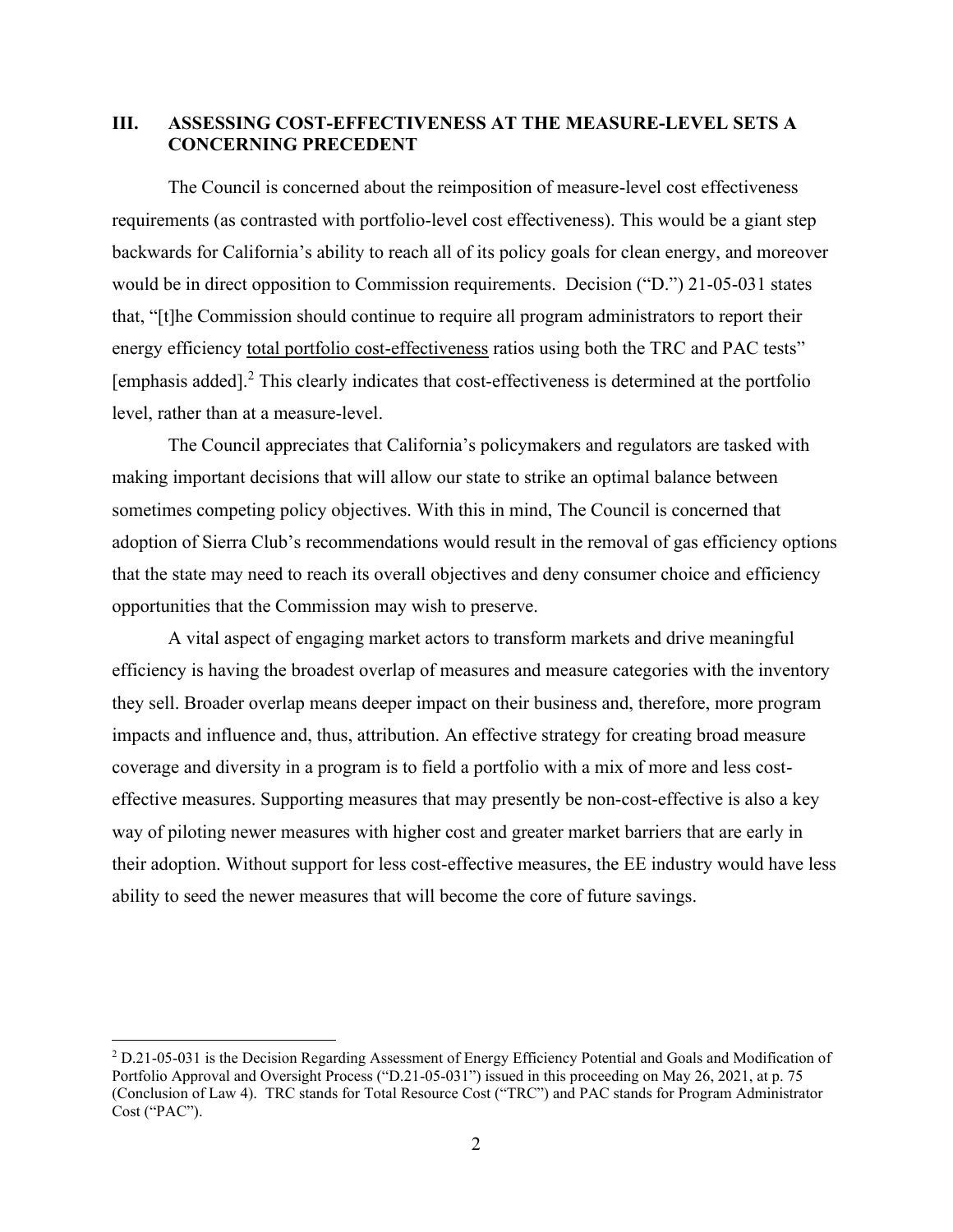# **IV. SIERRA CLUB'S ANALYSIS DEMONSTRATES THE SHORTCOMINGS OF THE CURRENT APPROACH TO COST-EFFECTIVENESS**

As The Council has reiterated in numerous previous comments in this proceeding (and other Commission proceedings), the Commission's current approach to cost-effectiveness utilizing the Total Resource Cost ("TRC") test does not capture the full benefits of a wide range of measures and programs.<sup>3</sup> Employing a cost-effectiveness test that more accurately and appropriately measures the costs *and* benefits of energy efficiency programs, notably the Program Administrator Cost ("PAC") test, would provide a clearer appraisal of the value efficiency measures provide. We encourage Sierra Club to join The Council and other stakeholders in seeking structural cost-effectiveness reform in order to achieve our shared goals of lowering energy bills, reducing carbon emissions, and creating meaningful employment opportunities throughout the state.

# **V. ELIMINATING GAS MEASURES WILL NEGATIVELY IMPACT RATEPAYER EQUITY AND ACCESS**

Another key point of concern is the impact immediate elimination of efficient gas measures will have on disadvantaged communities. If incentives are removed for efficient gas measures before the replacement gas to electric measures for the same category are widely available and cost-competitive, then those who are least able to afford higher cost measures are disproportionately affected. As a social equity issue, this is clearly problematic and likely an unintended consequence of removing support for efficient gas measures that will have a particularly strong impact on financially vulnerable customers who are not eligible for the lowincome Energy Savings Assistance ("ESA") programs. A prohibition of funding for efficient gas measures could further disadvantage those customers with modest means, widening the gap between these customer groups and more affluent groups.

<sup>&</sup>lt;sup>3</sup> See, for example: "Opening Comments of the California Efficiency + Demand Management Council on Administrative Law Judge's Ruling Requesting Energy Efficiency Comments/Proposals to Address Governor's Proclamation of July 30, 2021", filed in this proceeding on August 31, 2021, and "California's Cost-Effectiveness Approach Precludes Valuable Energy Efficiency", published October 2020. Available at:

<https://cedmc.org/wp-content/uploads/2020/11/CEDMC-Cost-Effectiveness-Position-Paper.pdf>